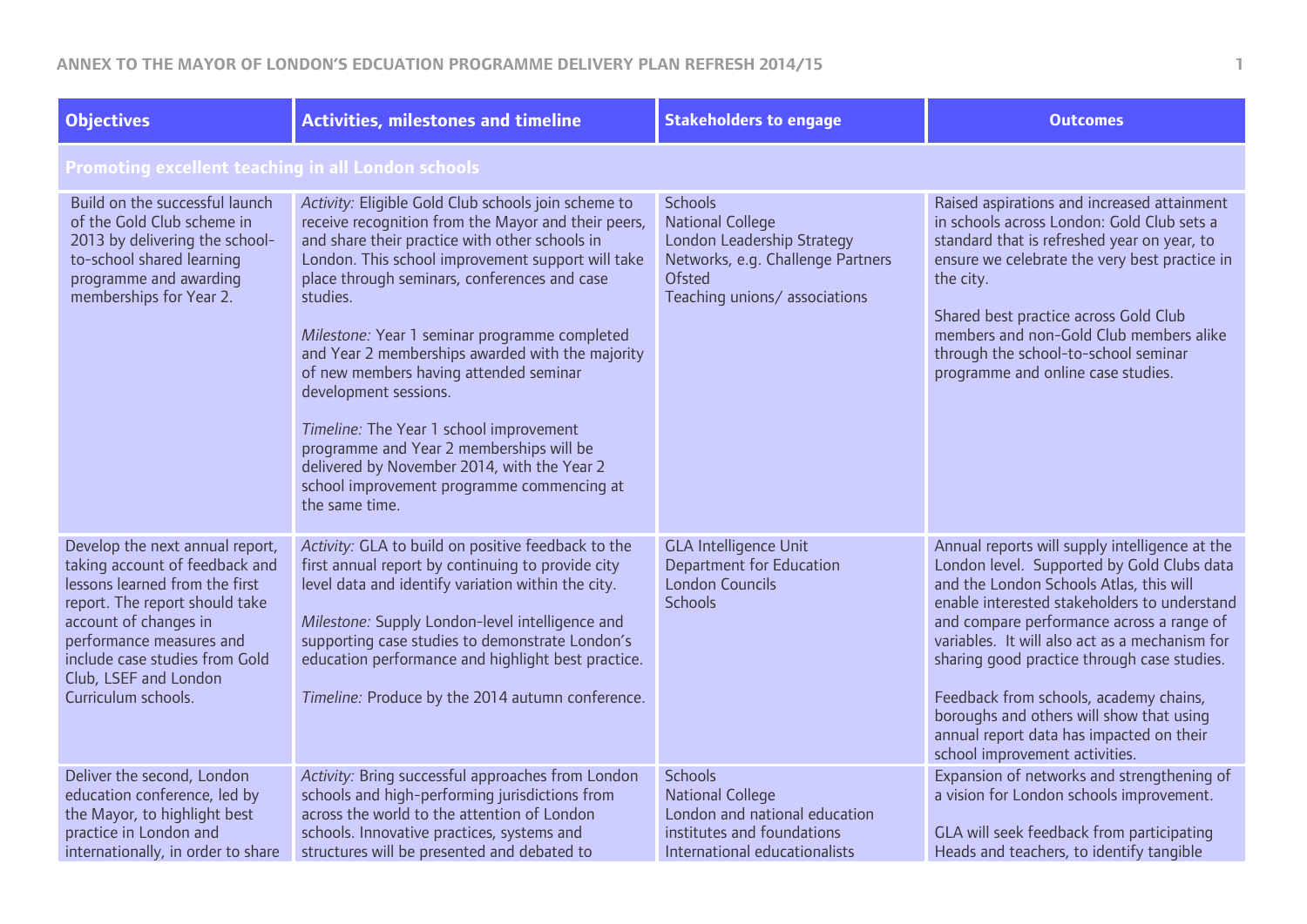| learning, facilitate debate and<br>raise aspirations.                                                                                                                                                                                                                                      | challenge London's school leaders to think, create<br>and innovate.<br>Milestone: Secure high quality international, UK<br>and London speakers and a wide representation of<br>schools at all attainment levels to participate in the<br>conference by end of Summer 2014.<br>Timeline: Hold the Mayor's international education<br>conference in November 2014.                                                                                                                                                                                                                                                                                                                 |                                                                                                                                                                                                                                 | learning to be brought back to, and used in,<br>schools.<br>Opportunities for over 400 delegates to<br>participate.                                                                                               |
|--------------------------------------------------------------------------------------------------------------------------------------------------------------------------------------------------------------------------------------------------------------------------------------------|----------------------------------------------------------------------------------------------------------------------------------------------------------------------------------------------------------------------------------------------------------------------------------------------------------------------------------------------------------------------------------------------------------------------------------------------------------------------------------------------------------------------------------------------------------------------------------------------------------------------------------------------------------------------------------|---------------------------------------------------------------------------------------------------------------------------------------------------------------------------------------------------------------------------------|-------------------------------------------------------------------------------------------------------------------------------------------------------------------------------------------------------------------|
| To deliver the programme of<br>funded projects and support<br>evaluation and knowledge<br>mobilisation through school to<br>school activity for the benefit of<br>London schools.<br>Develop a mainstreaming plan<br>to support professional<br>development activity post LSEF<br>funding. | Activity: Manage all the successful projects<br>awarded funding through the 3 bidding rounds that<br>took place in Year 1 of the programme and ensure<br>they deliver their target outputs and outcomes.<br>Capture the lessons learned from funded projects<br>and embed best practice in a wider knowledge<br>mobilisation and dissemination programme.<br>Milestone: Delivery of projects' interim self-<br>evaluation reports and commissioning of the<br>programme-level evaluation.<br>Timeline: Interim self-evaluation reports to be<br>delivered by October 2014. Programme evaluation<br>to be commissioned by Summer 2014.                                            | <b>Department for Education</b><br><b>Schools</b><br>School improvement providers<br>Subject specialists organisations/<br>networks<br>Academy chains<br><b>Local Authorities</b><br><b>OFSTED</b><br><b>Evaluation experts</b> | Support for teachers' professional<br>development to generate improvement in<br>subject knowledge and teaching confidence.<br>Improvement in pupil progress and<br>attainment.<br>Wider sharing of best practice. |
| Support and share best practice<br>in Special Schools and<br>Alternative Provision e.g. Pupil<br>Referral Units.                                                                                                                                                                           | Activity: Develop a strand of the Gold Club<br>programme to recognise and share best practice in<br>Special Schools and Alternative Provision. Hold a<br>joint event with London PRU Network to ensure<br>PRUs are linked into school improvement groups<br>and the London Schools Excellence Fund. Identify<br>opportunities within the education programme's<br>knowledge mobilisation work to highlight and share<br>best practice in Alternative Provision.<br>Milestone: Publish criteria for Special Schools and<br>PRUs to become members of the London Schools<br>Gold Club. Hold event with the London PRU<br>Network.<br>Timeline: Gold Club membership criteria to be | Schools, particularly PRU<br>Headteachers<br><b>London Councils</b><br><b>Alternative Providers</b><br><b>National College</b>                                                                                                  | Improved outcomes for pupils in Alternative<br>Provision or Special Schools. Improved<br>teaching and leadership practice in<br>Alternative Provision and Special Schools.                                        |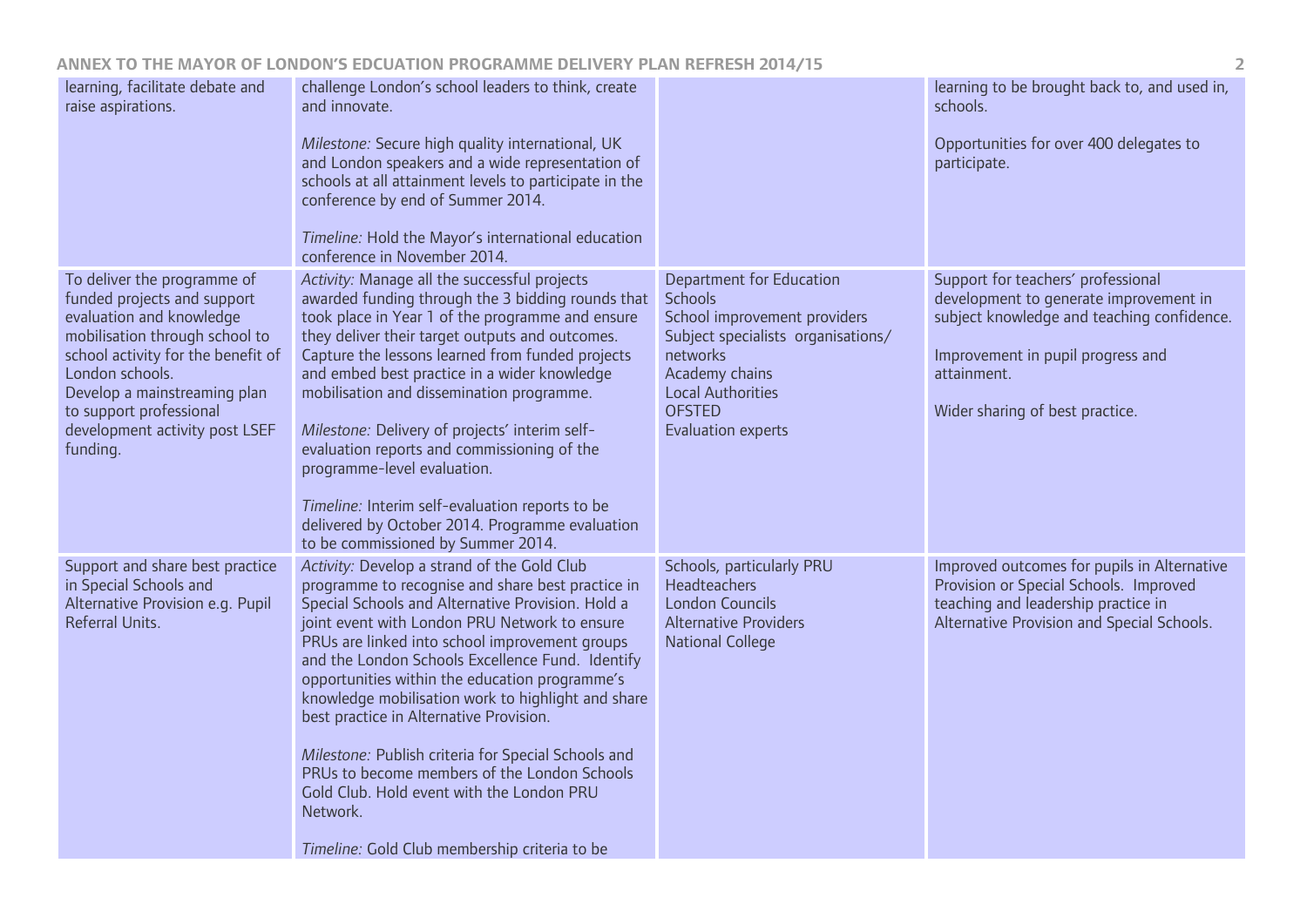|                                                                                                                                                                                                                                                         | published by Summer 2014. Event with the London<br>PRU network to be held by Summer 2014.                                                                                                                                                                                                                                                                                                                                                                                                                                                                                                                                              |                                                                                                                                                         |                                                                                                                                                                                                                                                                                                                                                                                                                                                                                                                            |
|---------------------------------------------------------------------------------------------------------------------------------------------------------------------------------------------------------------------------------------------------------|----------------------------------------------------------------------------------------------------------------------------------------------------------------------------------------------------------------------------------------------------------------------------------------------------------------------------------------------------------------------------------------------------------------------------------------------------------------------------------------------------------------------------------------------------------------------------------------------------------------------------------------|---------------------------------------------------------------------------------------------------------------------------------------------------------|----------------------------------------------------------------------------------------------------------------------------------------------------------------------------------------------------------------------------------------------------------------------------------------------------------------------------------------------------------------------------------------------------------------------------------------------------------------------------------------------------------------------------|
| Launch the first five subject<br>areas of the London Curriculum<br>publicly to be available for<br>teachers to use from the<br>Autumn term 2014. Develop<br>materials for the second phase<br>subject areas.                                            | Activity: Publicly launch the London Curriculum, to<br>support delivery of the national Key Stage 3<br>curriculum in London. To support this with rich<br>resources and partnerships that enthuse students,<br>teachers and their communities.<br>Milestones: Complete pilot of first phase materials<br>for English, music, art and design, history and<br>geography.<br>Launch first phase materials publicly.<br>Start development of phase 2 subject materials.<br>Timeline: Phase 1 pilot to be complete by Summer<br>2014.<br>Public launch to be by end Summer 2014 to make<br>resources available for teaching by Autumn 2014. | <b>Schools</b><br>Subject experts<br>Cultural institutions, e.g. museums,<br>galleries.                                                                 | Enhance subject knowledge in teaching<br>profession - helping London's teachers bring<br>their subjects to life by making illustrative<br>and inspiring connections to the city around<br>them.<br>City knowledge - helping London students<br>to become experts in the places, people and<br>continuum of events that shape their city.<br>Connection and contribution - helping<br>students to connect with London and other<br>Londoners, to make more of opportunities<br>and to help shape their city for the better. |
| Scope the potential to develop a<br>data typology which specifies<br>groups of schools with similar<br>characteristics with the aim of<br>identifying opportunities for<br>shared learning and transfer of<br>best practice.                            | Activity: Scope the feasibility of producing a new<br>classification of schools, including appraisal of<br>existing products and an assessment of suitable<br>data and techniques for the creation of a new<br>classification.<br>Milestone: Publish scoping paper with<br>recommendations for next steps.<br>Timeline: End of Q2 2014/15.                                                                                                                                                                                                                                                                                             | <b>Head Teachers</b><br><b>London Local Authorities</b><br><b>London Councils</b><br><b>Department for Education</b><br>Custodians of existing products | Improved knowledge dissemination among<br>school with similar characteristics who can<br>gain from sharing expertise.                                                                                                                                                                                                                                                                                                                                                                                                      |
| Fund a project through the<br>London Schools Excellence Fund<br>to provide specialist training to<br>foster carers, designated<br>teachers and other professionals<br>to support the educational<br>attainment of children in care<br>and care leavers. | Activity: To grant fund a pan-London project to<br>support improved outcomes for children in care and<br>care leavers.<br>Milestone: To develop a request for proposals and<br>award funding to the selected provider.<br>Timeline: Publish Request for Proposals by March<br>2014 and award funding by Summer 2014. Project<br>will deliver by September 2015.                                                                                                                                                                                                                                                                        | <b>Local Authorities</b><br><b>Foster Carers</b><br><b>Teachers</b><br>Children in Care<br><b>Schools</b><br>Social workers                             | To improve outcomes, including educational<br>attainment, of children in care and care<br>leavers.<br>To improve relationships between foster<br>carers and schools.                                                                                                                                                                                                                                                                                                                                                       |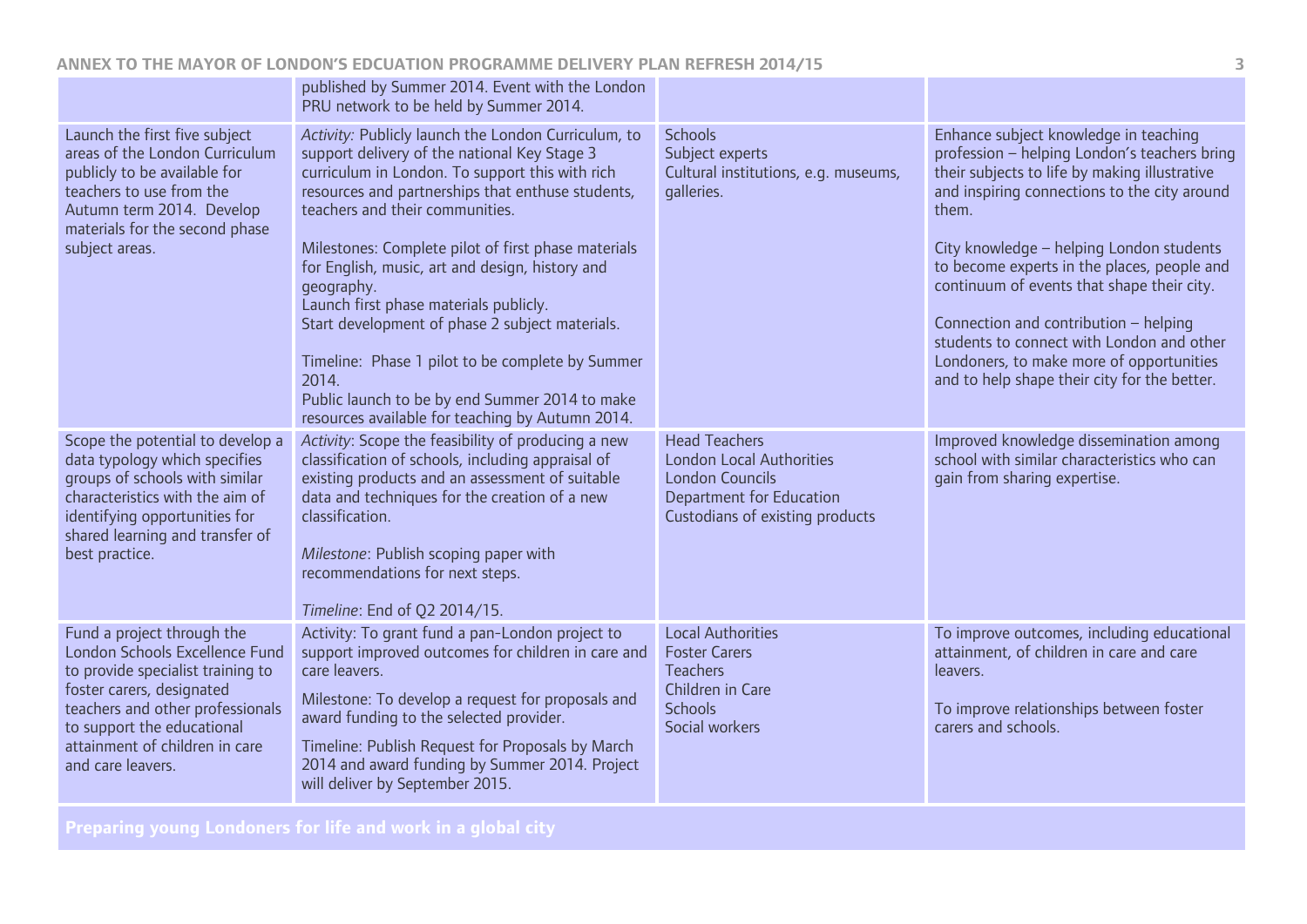| Build links between the<br>education and business sectors<br>by developing better brokerage,<br>raising awareness of the need<br>for, and benefits of high quality<br>work experience and<br>apprenticeships, and<br>encouraging greater<br>collaboration.                        | Activity: the GLA will continue discussions with key<br>stakeholders to inform the development of the<br>programme. We will pilot new forms of<br>engagement, brokerage and collaboration between<br>sectors, ensuring these take account of intelligence<br>gained from labour market data. We will launch a<br>marketing campaign to increase work experience<br>opportunities.<br>Milestone: Development of the pilot plans and<br>marketing campaign strategy.<br>Timeline: Project Board will meet to agree strategy<br>for the delivery of the global city theme by Q1<br>2014/15 | <b>Schools</b><br><b>London Enterprise Panel</b><br><b>London Councils</b><br>UK Commission for Employment &<br><b>Skills</b><br><b>DfE</b><br><b>BIS</b> | Better links between the education and<br>business sectors.<br>Case studies of best practice in collaboration<br>between education and business to support<br>shared learning across London.<br>Increased supply of work experience<br>opportunities.<br>Increased take up of apprenticeship<br>opportunities by young people aged 16-18. |
|-----------------------------------------------------------------------------------------------------------------------------------------------------------------------------------------------------------------------------------------------------------------------------------|-----------------------------------------------------------------------------------------------------------------------------------------------------------------------------------------------------------------------------------------------------------------------------------------------------------------------------------------------------------------------------------------------------------------------------------------------------------------------------------------------------------------------------------------------------------------------------------------|-----------------------------------------------------------------------------------------------------------------------------------------------------------|-------------------------------------------------------------------------------------------------------------------------------------------------------------------------------------------------------------------------------------------------------------------------------------------------------------------------------------------|
| Generate improvement in the<br>quality of London Schools'<br>careers guidance by supporting<br>schools to meet the careers<br>duty.                                                                                                                                               | Activity: Consultation with London schools and<br>young people about tools needed to support<br>delivery of the careers duty.<br>Develop guidance on London's skills and labour<br>market requirements to support young people in<br>making effective career choices.<br>Milestone: Development of work plan based on<br>outcomes of project scoping exercise.<br>Timeline: Agree funding and delivery mechanisms<br>by Summer 2014.                                                                                                                                                    | <b>Schools</b><br>FE and HE institutions (including<br>Russell and 1994 Group),<br>Private sector providers, London<br>employers,<br>YPES/LEP             | Reduced drop-out rates at sixth form and<br>further education level.<br>Reduced number of young people leaving<br>school or college not in education,<br>employment or training (NEET) at 18 by<br>2020.<br>Increase in numbers of school leavers who<br>feel well informed to make careers,<br>education and training decisions.         |
| Improve links between schools<br>in disadvantaged areas and<br>research intensive universities by<br>supporting universities to widen<br>participation and supporting<br>schools to ensure subject<br>choices made by young people<br>at GCSE and A Level are better<br>informed. | Activity: Establish how the London Atlas can be<br>developed to inform university widening<br>participation programmes. Explore ways to link<br>students and alumni of research intensive<br>universities with school and college pupils in<br>disadvantaged areas.<br>Milestone: Further meeting with research intensive<br>universities to develop a shared plan.<br>Timeline: Meeting should take place by Summer<br>2014.                                                                                                                                                           | <b>Schools</b><br>Research intensive universities<br><b>Office for Fair Access</b><br>Third sector                                                        | Effectively targeted widening participation<br>programmes at research intensive<br>universities.<br>Increased numbers of disadvantaged young<br>Londoners applying to and gaining places at<br>research intensive universities.                                                                                                           |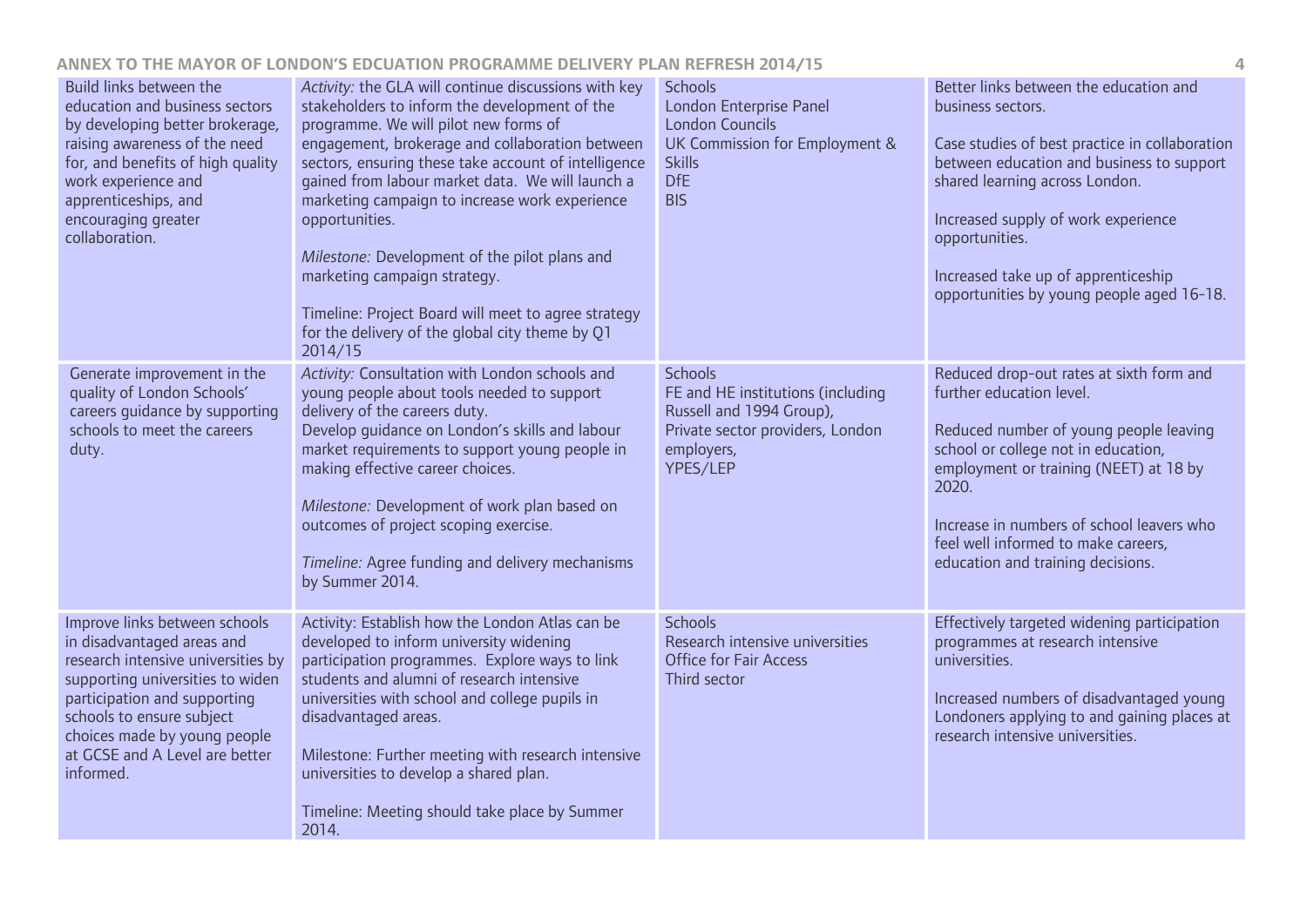| Provide a high quality careers<br>education and guidance offer to<br>students attending the four<br>London Academies Enterprise<br>Trust academies that supports<br>progression into further and<br>higher education and<br>employment.                                                                               | Activity: Implement the 18 month strategy for<br>delivery of the 3 Part Offer across the four LAET<br>academies.<br>Appoint a consultancy to undertake an evaluation<br>of the programme impact and best practice.<br>Milestone: Evaluation commissioned by April 2014.<br>Timeline: Framework for the evaluation to be<br>agreed by May 2014.                                                                                                                                                                                                                                                     | LAET,<br>External evaluator                                                                                                      | Established models of best practice that<br>improve destination outcomes, which can be<br>shared more widely with London schools and<br>policy makers.                            |
|-----------------------------------------------------------------------------------------------------------------------------------------------------------------------------------------------------------------------------------------------------------------------------------------------------------------------|----------------------------------------------------------------------------------------------------------------------------------------------------------------------------------------------------------------------------------------------------------------------------------------------------------------------------------------------------------------------------------------------------------------------------------------------------------------------------------------------------------------------------------------------------------------------------------------------------|----------------------------------------------------------------------------------------------------------------------------------|-----------------------------------------------------------------------------------------------------------------------------------------------------------------------------------|
| A good school place for every London child                                                                                                                                                                                                                                                                            |                                                                                                                                                                                                                                                                                                                                                                                                                                                                                                                                                                                                    |                                                                                                                                  |                                                                                                                                                                                   |
| Continue to conduct analysis of<br>school performance across<br>London and in international<br>comparison in order to keep<br>building our knowledge and<br>understanding of London's<br>performance and to identify<br>areas that need improvement or<br>could benefit from high-quality<br>new education provision. | Activity: Work with the Institute of Education to<br>provide London level comparators based on PISA<br>(Programme for International Student Assessment)<br>data matched with the National Pupil Database.<br>This will allow us accurately to benchmark London's<br>education performance at city level against areas<br>with high performance in international tests, such<br>as Shanghai and Singapore.<br>Milestone: Publish initial findings in the London<br>Annual Education Report for 2014. Publish a full<br>report in March 2015.<br>Timeline: Publication of data report in March 2015. | <b>DfE</b><br>Institute of Education<br><b>OECD</b>                                                                              | A better understanding of London's<br>education performance in international<br>comparison. This enables us to aspire to<br>further improvement in our global<br>competitiveness. |
| Identify ten sites for free schools<br>from the GLA property portfolio.                                                                                                                                                                                                                                               | Activity: Fulfil the Mayor's Manifesto commitment<br>to identify 10 sites from within the GLA Group<br>portfolio for Free School use.<br>Milestone: Make an interim announcement on<br>progress so far in Q1 2014/15.<br>Timeline: Fulfil the Manifesto commitment before<br>the end of the Mayor's term of office.                                                                                                                                                                                                                                                                                | <b>GLA</b> group (functional bodies)<br><b>DfE</b><br><b>Boroughs</b><br><b>London Councils</b>                                  | At least 10 free schools on course to be<br>opened in GLA Group sites by the end of the<br>Mayor's term of office.                                                                |
| Build on the successful launch<br>of the London Schools Atlas.<br>Continue to identify relevant<br>datasets which offer additional                                                                                                                                                                                    | Activity: Identify relevant datasets for inclusion as<br>additional thematic layers within the London<br>Schools Atlas.                                                                                                                                                                                                                                                                                                                                                                                                                                                                            | <b>Department for Education</b><br><b>London Local Authorities</b><br><b>London Councils</b><br>Widening participation in Higher | Improved transparency regarding the school<br>place planning landscape, moving towards a<br>shared understanding of the challenges<br>faced on both supply and demand sides.      |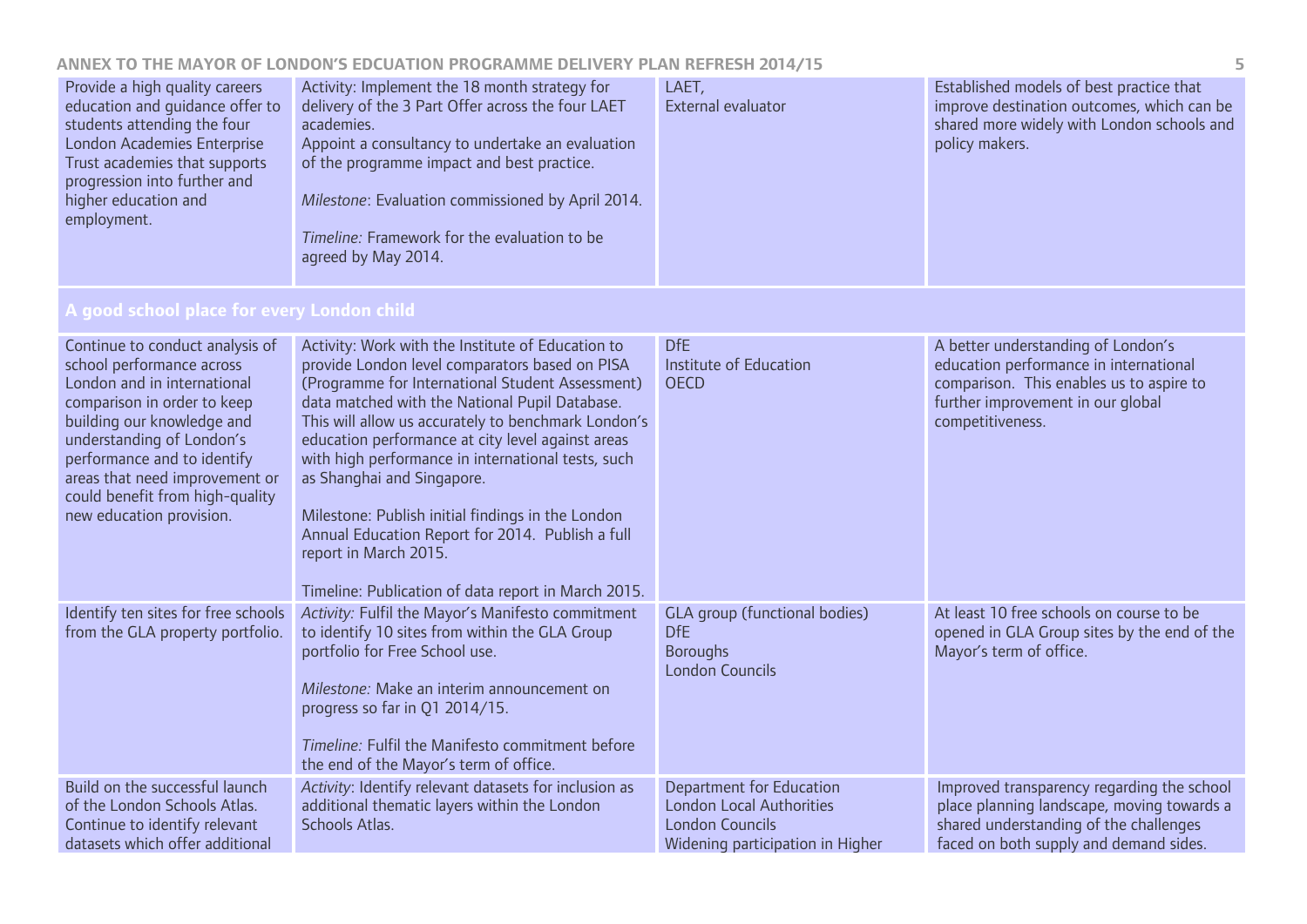| layers of understanding and<br>clarity around the challenges<br>faced by those responsible for<br>planning the provision of school<br>places. | Milestone: Successful update of Atlas with 2014<br>School Census Data. Inclusion of additional<br>thematic layers e.g., indicator of local area<br>deprivation.<br>Timeline: School Census Update by end of Q3<br>2014/15. Inclusion of additional indicators by end<br>of Q1 2014/15.                                                                                                                                                                                                                                                                                                                                                               | <b>Education Leads</b>                                                                                                                                              |                                                                                                                                                                                                                             |  |
|-----------------------------------------------------------------------------------------------------------------------------------------------|------------------------------------------------------------------------------------------------------------------------------------------------------------------------------------------------------------------------------------------------------------------------------------------------------------------------------------------------------------------------------------------------------------------------------------------------------------------------------------------------------------------------------------------------------------------------------------------------------------------------------------------------------|---------------------------------------------------------------------------------------------------------------------------------------------------------------------|-----------------------------------------------------------------------------------------------------------------------------------------------------------------------------------------------------------------------------|--|
| Gather and share learning and<br>best practice in addressing<br>primary school place shortages.                                               | Activity: Commission work to identify innovative<br>and creative ways of addressing primary school<br>place shortages in London, drawing on existing<br>good practice and models which can be<br>transferable elsewhere.<br>Milestone: Commission research to be published<br>and disseminated on completion.<br>Timeline: work to be commissioned by April 2014,<br>with report published by autumn 2014.                                                                                                                                                                                                                                           | <b>London Councils</b><br><b>Schools</b><br><b>Education Foundation</b><br><b>DfE</b><br><b>Schools</b><br>Research experts                                         | Widely shared best practice models<br>disseminated and taken up across London.<br>Overarching objective is to increase capacity<br>through expansion of good school place,<br>which helps alleviate school place shortages. |  |
| Work with local and national<br>government to help encourage<br>more affordable childcare<br>provision in London.                             | Activity: Work with the Department for Education<br>to support their initiative to encourage more<br>schools to provide 8.00am-6.00pm childcare in<br>London. Work alongside London Councils to build<br>knowledge of ways of providing affordable<br>childcare, especially where this is led by, or in<br>collaboration with, schools or where it utilises<br>school premises.<br>Milestone: Publication of findings to contribute to<br>the bank of knowledge about what<br>works. Dissemination to schools where there is the<br>potential for increased provision and uptake.<br>Timeline: Initial findings will be published by Spring<br>2015. | <b>Department for Education</b><br><b>London Councils</b><br><b>Local Authorities</b><br><b>Schools</b><br>Voluntary childcare providers<br>Childminders<br>Parents | A better understanding of how to increase<br>provision and uptake of affordable childcare<br>in London schools. Dissemination to schools<br>where there is both demand and potential for<br>increased provision.            |  |
| Fostering engagement and building resilience among London's young people                                                                      |                                                                                                                                                                                                                                                                                                                                                                                                                                                                                                                                                                                                                                                      |                                                                                                                                                                     |                                                                                                                                                                                                                             |  |

| Monitor delivery of the Mayor's | Activity: To run a range of in-school leadership | 4 Funded Projects and external | Improved educational attainment and      |
|---------------------------------|--------------------------------------------------|--------------------------------|------------------------------------------|
| Leadership Clubs to ensure the  | programmes for over 1500 pupils to encourage     | evaluator. Schools             | behaviour of pupils participating in the |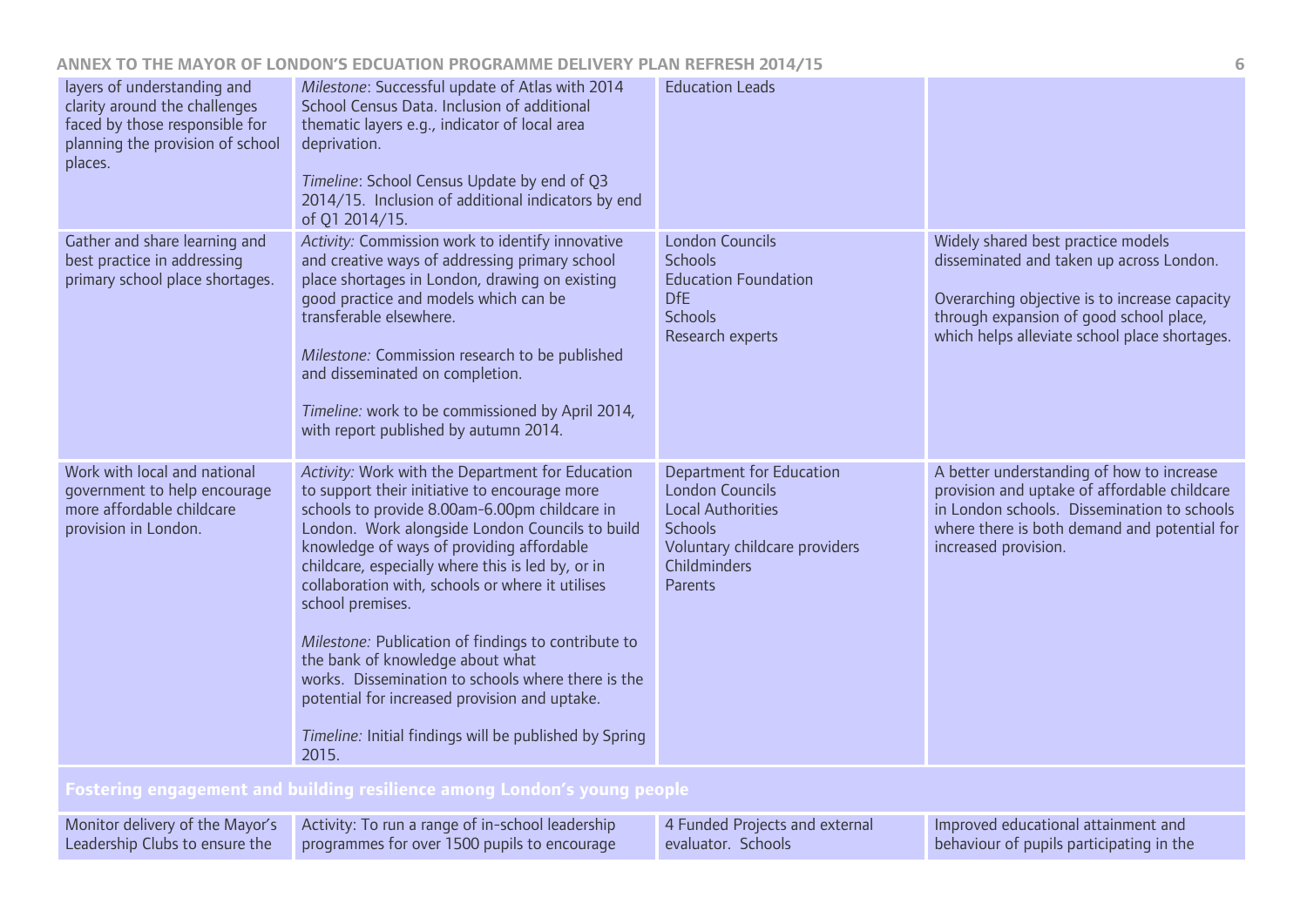| four funded projects meet their<br>target outputs and outcomes to<br>improve the education and<br>attainment of participating<br>pupils.                                                    | better attainment and behaviour among<br>participating pupils.<br>Milestone: Year 2 of programme completed and<br>commencement of $3rd$ year of programme.<br>Timeline: Year 2 programmes to complete August<br>2014, Year 3 programmes to commence September<br>$2014 - July 2015.$                                                                                                                                                         |                                                                                                                                        | programmes.                                                                                                                                                                                   |
|---------------------------------------------------------------------------------------------------------------------------------------------------------------------------------------------|----------------------------------------------------------------------------------------------------------------------------------------------------------------------------------------------------------------------------------------------------------------------------------------------------------------------------------------------------------------------------------------------------------------------------------------------|----------------------------------------------------------------------------------------------------------------------------------------|-----------------------------------------------------------------------------------------------------------------------------------------------------------------------------------------------|
| <b>Ensure the Mayor's Mentoring</b><br>Programme delivers mentoring<br>support to 1,000 black boys<br>aged 10 to 16 in the capital by<br>the end of the programme.                          | Activity: Monitor delivery by community<br>organisations (Local Delivery Partners) who train<br>and match mentors with eligible boys in eight<br>London boroughs (Brent, Croydon, Hackney,<br>Haringey, Lambeth, Southwark, Waltham Forest<br>and Westminster).<br>Milestone: All matches made and mentoring<br>delivered.<br>Timeline: 12 months of sustained mentoring for all<br>boys should complete between Dec 2014 and<br>March 2015. | 10 Local Delivery Partners, Managing<br><b>Agent and Evaluators</b>                                                                    | Fewer black boys not in education, training<br>or employment (NEET).                                                                                                                          |
| Support young people to<br>become economically active,<br>civically engaged, healthy and<br>responsible citizens through<br>continued delivery of the youth<br>engagement programme.        | Activity: Youth-led projects and events to raise<br>awareness, foster engagement and link with<br>community partners and services to encourage<br>positive outcomes for young people.<br>Milestone: Delivery of projects, workshops and<br>events, such as Parliament Week and the Young<br>Londoners Practitioner Network.<br>Timeline: Youth Carnival July 2014, Parliament<br>Week November 2014, TOPE Christmas Day, Day<br>2014.        | Young people<br><b>Schools</b><br><b>Business</b><br><b>Community Groups</b>                                                           | Reduced numbers of young people not in<br>education employment or training. Increased<br>political, health and business awareness and<br>engagement among London's young people.              |
| Support young people at high<br>risk of becoming NEET (not in<br>education, employment or<br>training) with targeted<br>interventions for young people<br>with learning difficulties, young | Activity: Targeted projects to provide bespoke<br>support for (a) over 1,000 young people with<br>learning difficulties and disabilities, (b) 1,200<br>young people aged 14-16 years old who have<br>been excluded from school or are at risk of<br>exclusion from school, (c) young Londoners aged                                                                                                                                          | Delivery Partners; EU Commission;<br>London ESF Co-financers; (SFA,<br>London Councils, NOMS, DWP, EU<br>team (GLA); GLA Delivery Team | Reduced numbers of high-risk young people<br>not in education employment or training.<br>Increased political, health and business<br>awareness and engagement among London's<br>young people. |